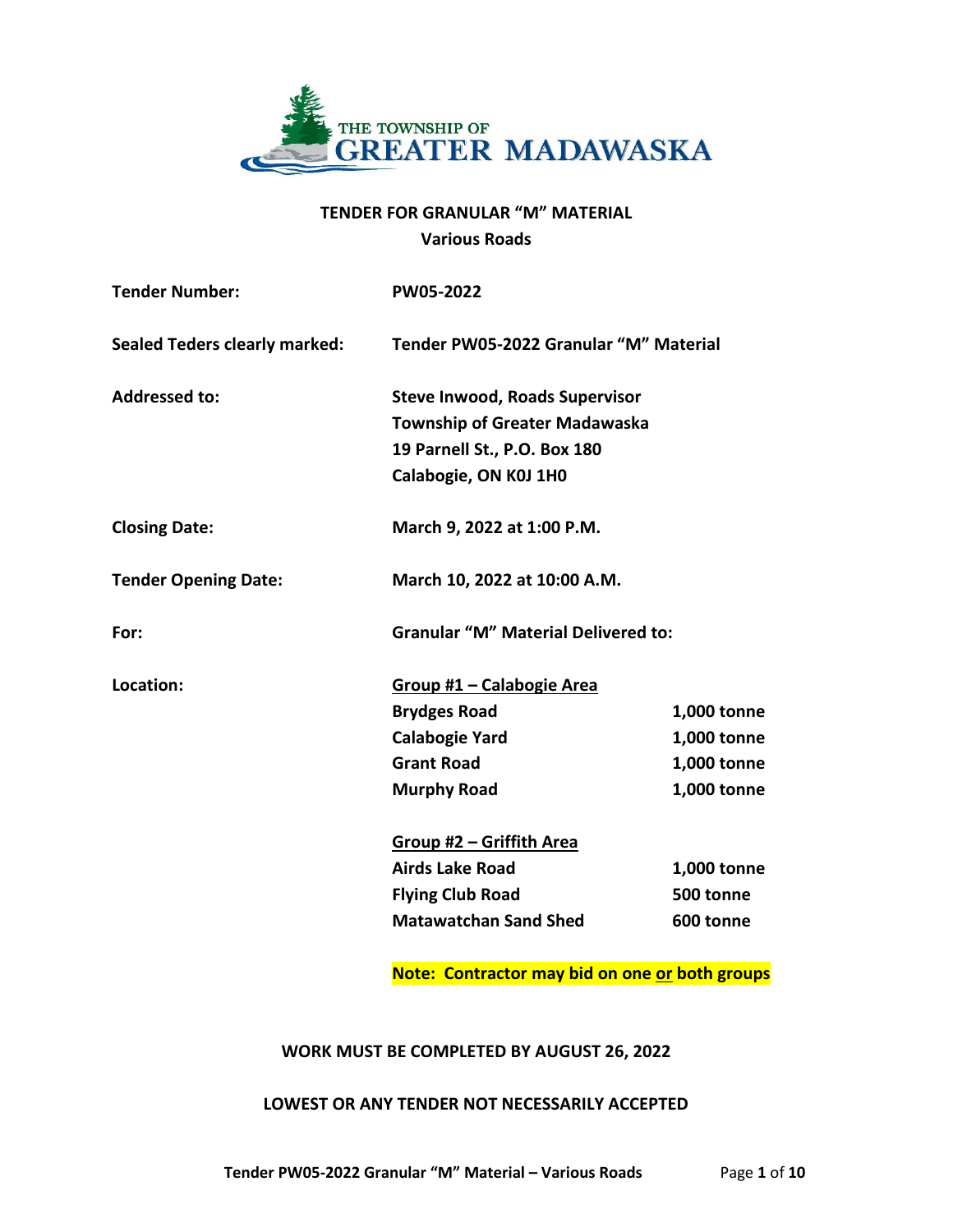The Contractor has carefully examined the provisions, plans, specifications and conditions attached to this Tender and has carefully examined the site and location of the work to be done under this contract, and the Contractor understands and accepts the said provisions, plans, specifications and conditions, and for the prices set forth in this Tender, hereby offers to furnish all machinery, tools, apparatus and other means of construction, furnish all materials, except as otherwise specified in the contract, and to complete the work in strict accordance with the provisions, plans, specifications and conditions attached to this Tender.

Attached to this Tender is a certified cheque in the amount specified in the "Tendering Requirements": made payable to the Township of Greater Madawaska. The proceeds of this cheque shall, upon acceptance of the Tender constitute a deposit which shall be forfeited to the Municipality if the Contractor fails to complete the work in accordance with the Tender documents.

Tenders shall be open for acceptance for a period of 30 days after the closing date. After this time, the Tender may only be accepted with the consent of the successful bidder.

Notification of Acceptance shall be made by regular post, addressed to the Contractor at the address contained in the Tender and upon such notification of acceptance within the Tender shall constitute the contract between the parties. Therefore, no agreement for, or other separate document will be required.

It is agreed that the Tender quantities are estimated only and may be increased or decreased by the Municipality without alteration of the contract price. However, should such increase or decrease exceed 20%, then either party to the contract may request, in writing, that negotiations be carried out to determine if a revised unit price would be appropriate.

The Contractor must notify the Township a minimum of 48 hours prior to commencing the work.

I/We (the Contractor) promise to commence work on or before  $\qquad \qquad$  (to be completed by Contractor) and to diligently perform the work without undue delay and further promise to complete the work on or before **August 26, 2022.**

\_\_\_\_\_\_\_\_\_\_\_\_\_\_\_\_\_\_\_\_\_\_\_\_\_\_\_\_\_\_\_\_\_\_\_\_\_\_\_\_\_\_\_\_\_\_\_\_\_\_\_\_\_\_\_\_\_\_\_\_\_\_\_\_\_\_\_\_\_\_\_\_\_\_\_\_\_\_

| D)<br>__ |  |  |
|----------|--|--|
|          |  |  |

(Name of Firm or Individual (hereafter referred to as "The Contractor")

Name of Person Signing for Firm Office of Person Signing for Firm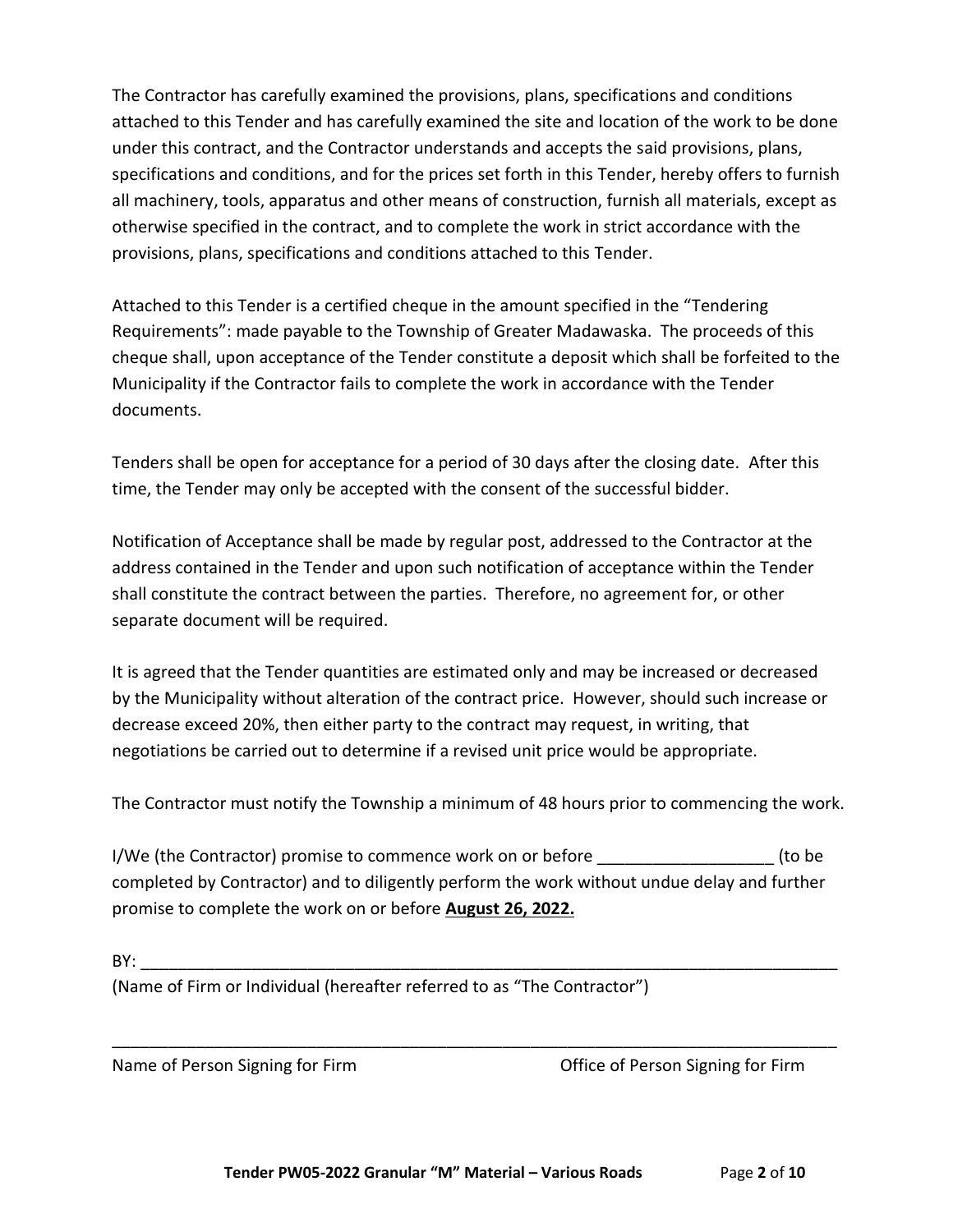#### **Accessibility Declaration**

# **In submitting this tender/quotation, I/we, on behalf of**  certify the following:  $($ legal name of company)

a) As employer and Consultant OR Constructor for this project, I/we agree to remain in compliance with the requirements of the "Accessibility For Ontarians With Disabilities Act, 2005", including Ontario Regulation 191/11 and Ontario Regulation 429/07.

Dated at this day of , 2022.

(Authorized Signing Officer)

(Title)

All bidders who download any bid opportunity from the Township of Greater Madawaska Web Page are to check the page often for any changes or addendums. It is the bidders' sole responsibility to access the Web Page and download any changes or addendums to any bid opportunity. Any bids received that do not include posted addendums and/or change notices may be rejected.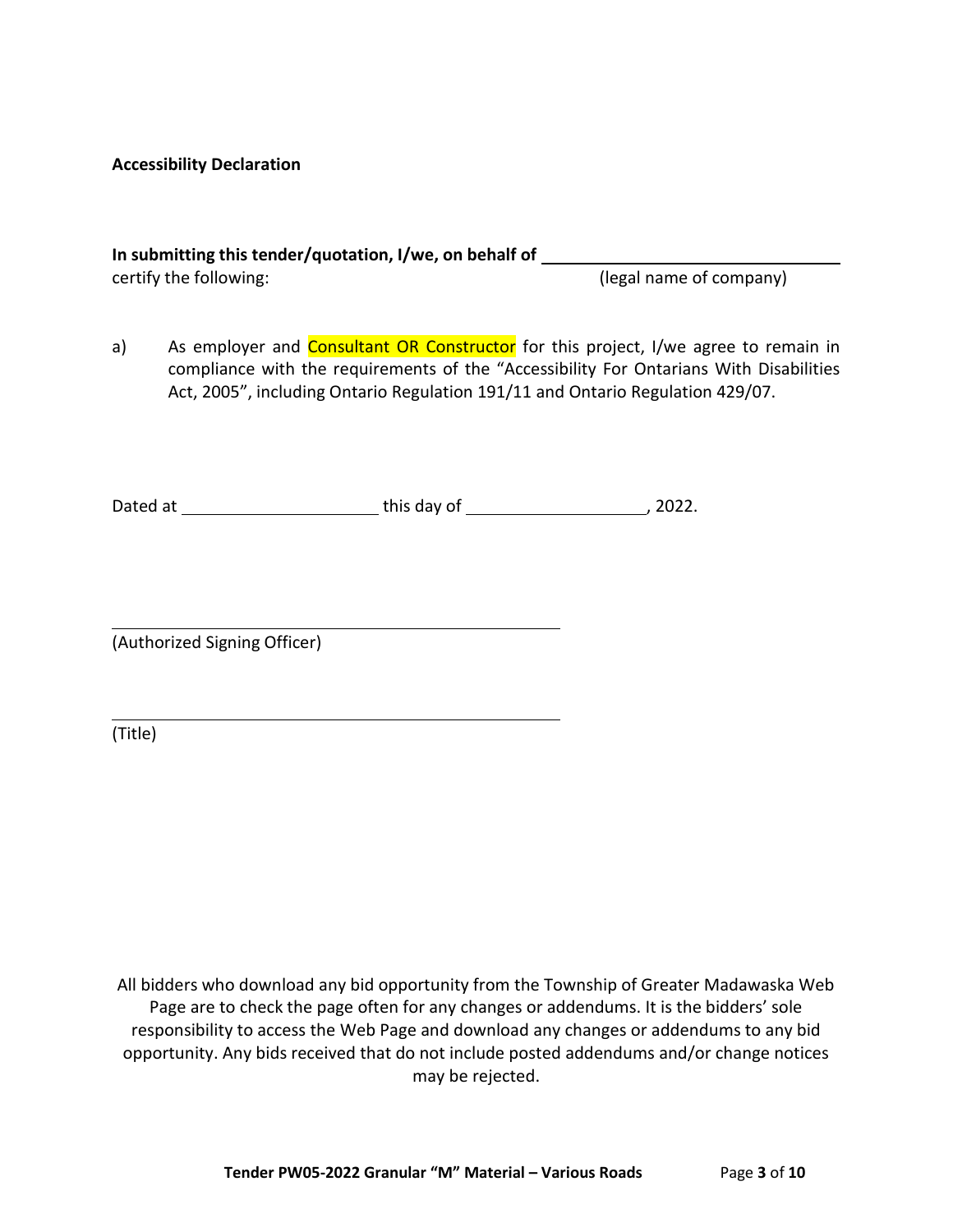# **TENDER REQUIREMENTS**

# **BASIS OF REJECTION OF TENDER**

In addition to lowest or any tender(s) not necessarily accepted, tenders may also be rejected for any one of the following reasons:

- Bids received after closing date.
- Bids received on other than the tender form supplied.
- Bids not completed in ink
- Qualified or conditional bids.
- Bids not properly signed and sealed.

# **TENDER DEPOSIT**

A certified cheque made payable to the Township of Greater Madawaska in the amount of 10% of the total Tender must be submitted with the Tender. The cheque of the unsuccessful bidders will be returned within seven days of Tender opening. The cheque of the successful bidder will be retained until Municipality's acceptance of the work.

Tenders not accompanied by a certified cheque will not be considered.

If the successful bidder wishes, he may file with the Municipality a completed performance bond, signed and sealed by a recognized bonding company, in the amount of 100% of the total estimated Tender.

Upon receipt of such a bond, the Tender deposit will be returned to the contractor.

## **RIGHT TO ACCEPT OR REJECT TENDERS**

The owner reserves the right to reject any or all Tenders or to accept any Tender should it be deemed to be in their best interest to do so.

Tenders which are incomplete, conditional or obscure, or which contain additions not called for, erasures, alterations, or irregularities of any kind, may be rejected as informal.

## **ABILITY AND EXPERIENCE OF BIDDER**

The owner reserves the right to reject the Tender of any bidder who does not furnish satisfactory evidence of sufficient capital, plant and experience to successfully prosecute and complete the work in the specified time.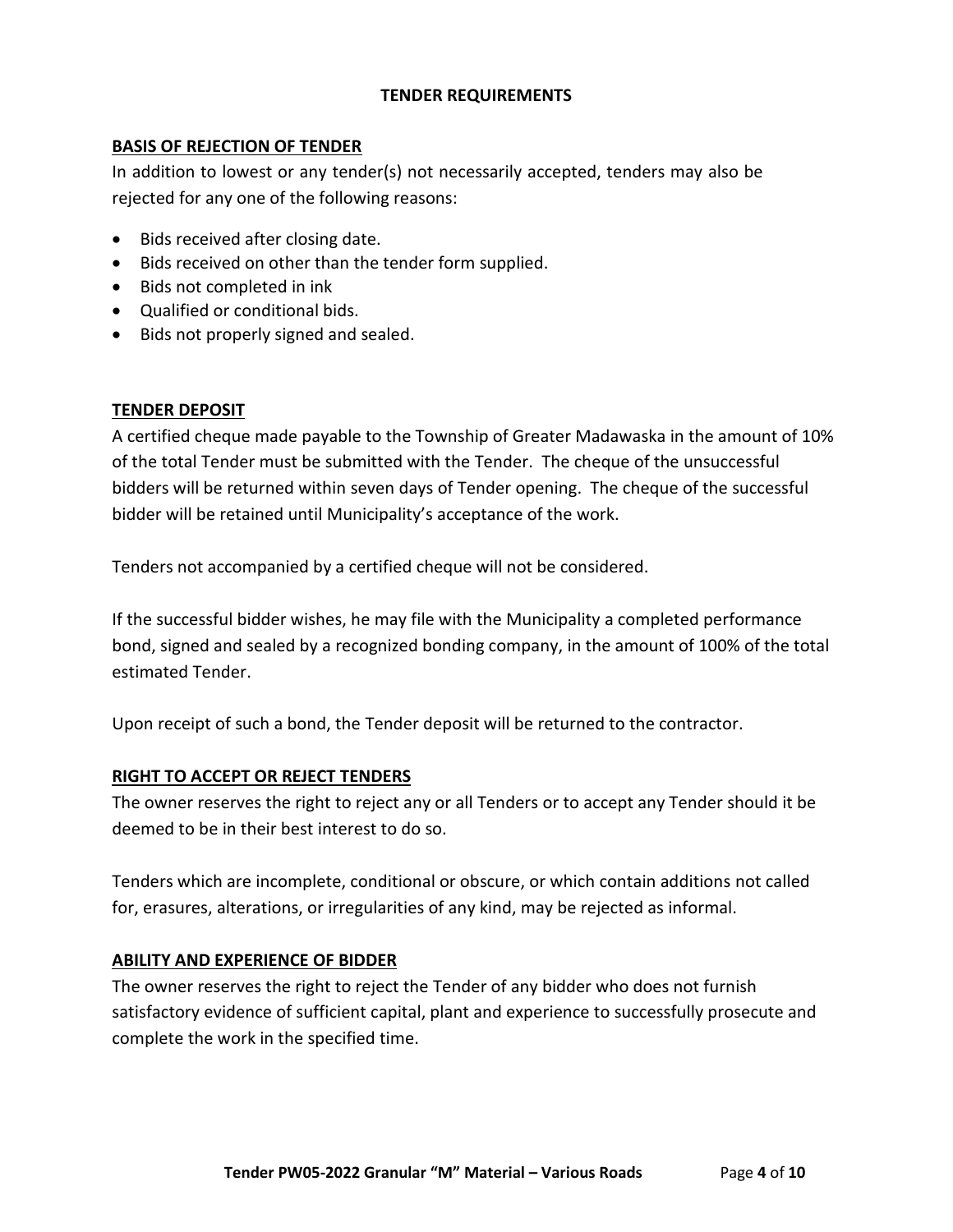# **LIABILITY INSURANCE**

Commercial General Liability Insurance shall be issued on an occurrence basis for an amount of not less than \$5,000,000 per occurrence / \$5,000,000 annual aggregate for any negligent acts or omissions by contractor relating to their obligations under this Agreement. Such insurance shall include, but is not limited to bodily injury and property damage including loss of use; personal injury; contractual liability; premises, property & operations; non-owned automobile; broad form property damage.

Such insurance shall add the Township of Greater Madawaska as Additional Insured with respect to the operations of contractor. This insurance shall be non-contributing with and apply as primary and not as excess of any insurance available to the Township.

Automobile liability insurance with respect to owned or leased vehicles used directly or indirectly in the performance of the services covering liability for bodily injury, death and damage to property with a limit of not less than \$5,000,000. Inclusive for each and every loss. The Policies shown above shall not be cancelled unless the Insurer notifies the Township in writing at least sixty (60) days prior to the effective date of the cancellation. The insurance

policy will be in a form and with a company which are, in all respects, acceptable to the Township.

The Township reserves the right to request additional insurance (ie. Environmental Liability Coverage) to comply with exposure associated with a particular job.

The Contractor agrees to indemnify and save harmless the Owner from all costs, losses, damages, judgements, claims, demands, suits, actions or other proceedings in any manner based upon, occasioned by or attributable to anything done or omitted to be done by the Contractor, its directors, officers, employees, agents or volunteers in connection with services provided.

Contractor shall forward a certified copy of the policy or certificate thereof to the municipality before the work is started.

## **WORKPLACE SAFETY AND INSURANCE BOARD**

The Contractor must provide a current Workplace Safety and Insurance Board Clearance Certificate to be eligible for specified works.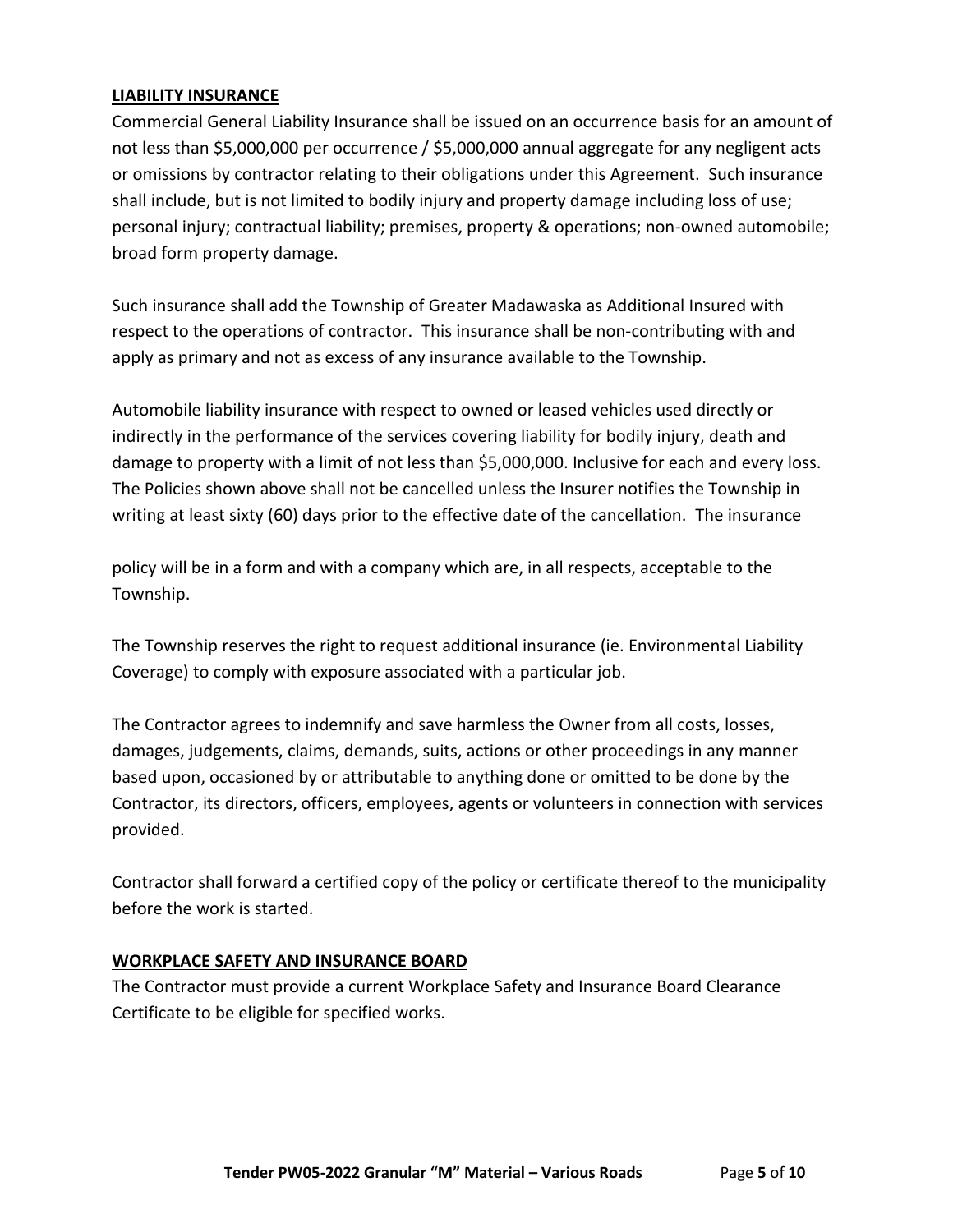# **CVOR ABSTRACT**

The Contractor must provide a current Commercial Vehicles Operators Registration Level 1 Abstract. Current would be within two months of the commencement of the project.

## **Please Note**:

Minimum of 8 tandem trucks or equivalent to be registered daily for the duration of the contract. Any interruption in the supply of trucks may lead to the cancellation of the day's activities under the direction of the Road Supervisor.

| Item | <b>Description</b>        | Approximate | <b>Unit Price</b> | <b>Total</b> |
|------|---------------------------|-------------|-------------------|--------------|
|      | Group #1 - Calabogie Area | Quantity    | <b>Per Tonne</b>  |              |
|      | <b>Brydges Road</b>       | 1,000 Tonne |                   |              |
| 2.   | Calabogie Yard            | 1,000 Tonne |                   |              |
| 3.   | <b>Grant Road</b>         | 1,000 Tonne |                   |              |
| 4.   | Murphy Road               | 1,000 Tonne |                   |              |
|      |                           |             | <b>SUB TOTAL:</b> |              |
|      |                           |             | 13% HST:          |              |
|      |                           |             | <b>TOTAL:</b>     |              |

| Item | <b>Description</b>       | Approximate | <b>Unit Price</b> | <b>Total</b> |
|------|--------------------------|-------------|-------------------|--------------|
|      | Group #2 - Griffith Area | Quantity    | <b>Per Tonne</b>  |              |
|      | Airds Lake Road          | 1,000 Tonne |                   |              |
| 2.   | Flying Club Road         | 500 Tonne   |                   |              |
| 3.   | Matawatchan Sand Shed    | 600 Tonne   |                   |              |
|      |                          |             | <b>SUB TOTAL:</b> |              |
|      |                          |             | 13% HST:          |              |
|      |                          |             | <b>TOTAL:</b>     |              |

## **Ontario Taxes**

All Ontario Taxes will be included where applicable to municipalities. It should be noted that the Statutory Declaration requires the Contract to indicate the amount of Ontario Tax remitted by the Contractor to the Province.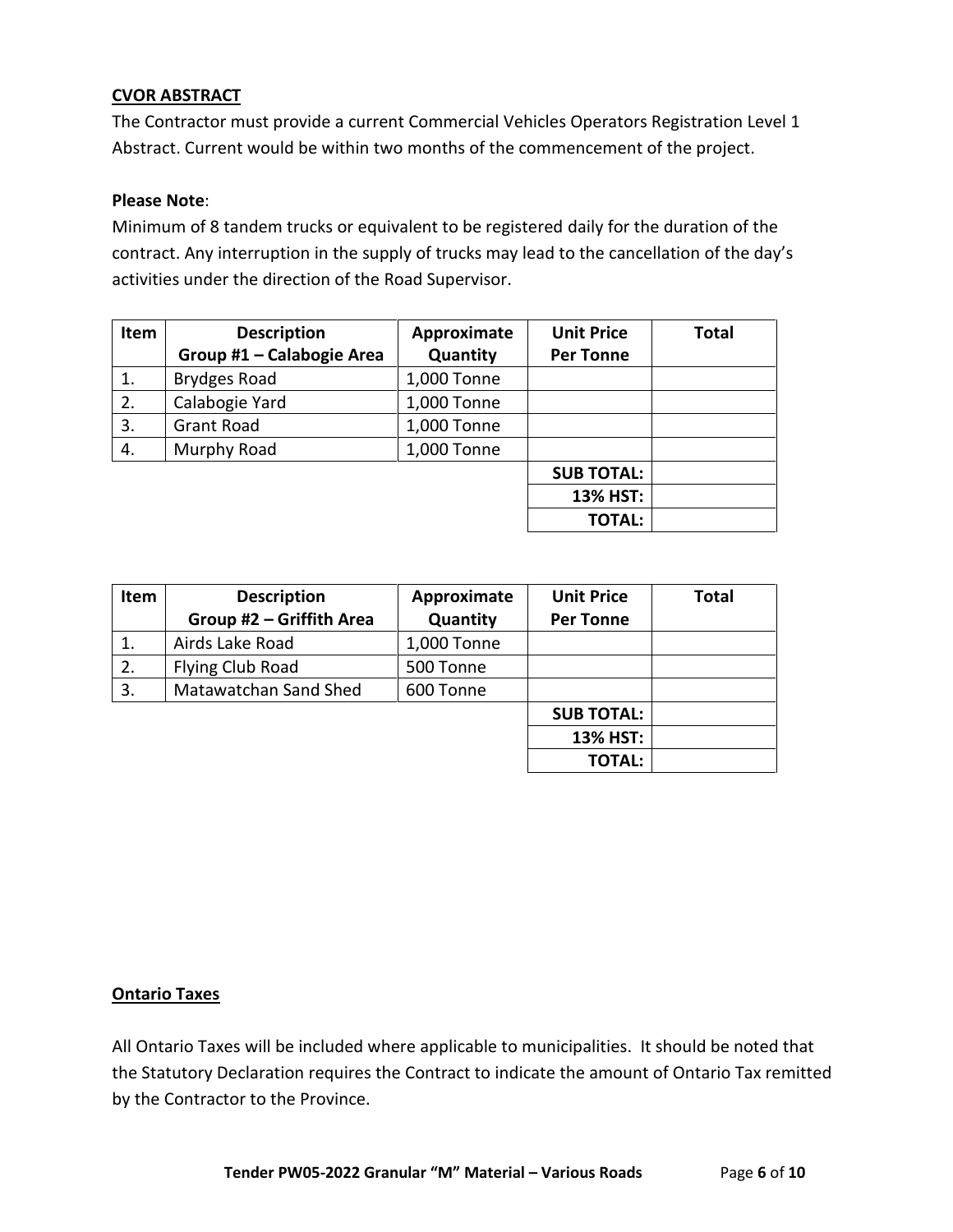## **INFORMATION TO BIDDERS**

## **REGULATIONS**

The Contractor shall abide, if applicable, by the requirements of the Industrial Standards Act, the Employment Standards Act and any other Acts or By-Laws, which are relative to the performance of the work.

# **COMPLETION DATE AND LIQUIDATION DAMAGE**

This contract shall be completed as stated on Page 2 – Form of Tender. In the event of any delay in completing the Contract by the completion date, the contractor will pay to the Township the sum of THREE HUNDRED DOLLARS (\$300.00) per day for liquidated damages for each and every calendar days ' delay in finishing the work, except Saturdays, Sundays and Statutory Holidays.

# **ENGINEERING OR ROAD FOREMAN**

Means the Council of the Municipality or such other person, partnership or corporation as may be authorized by the Council to act on their behalf in any particular capacity.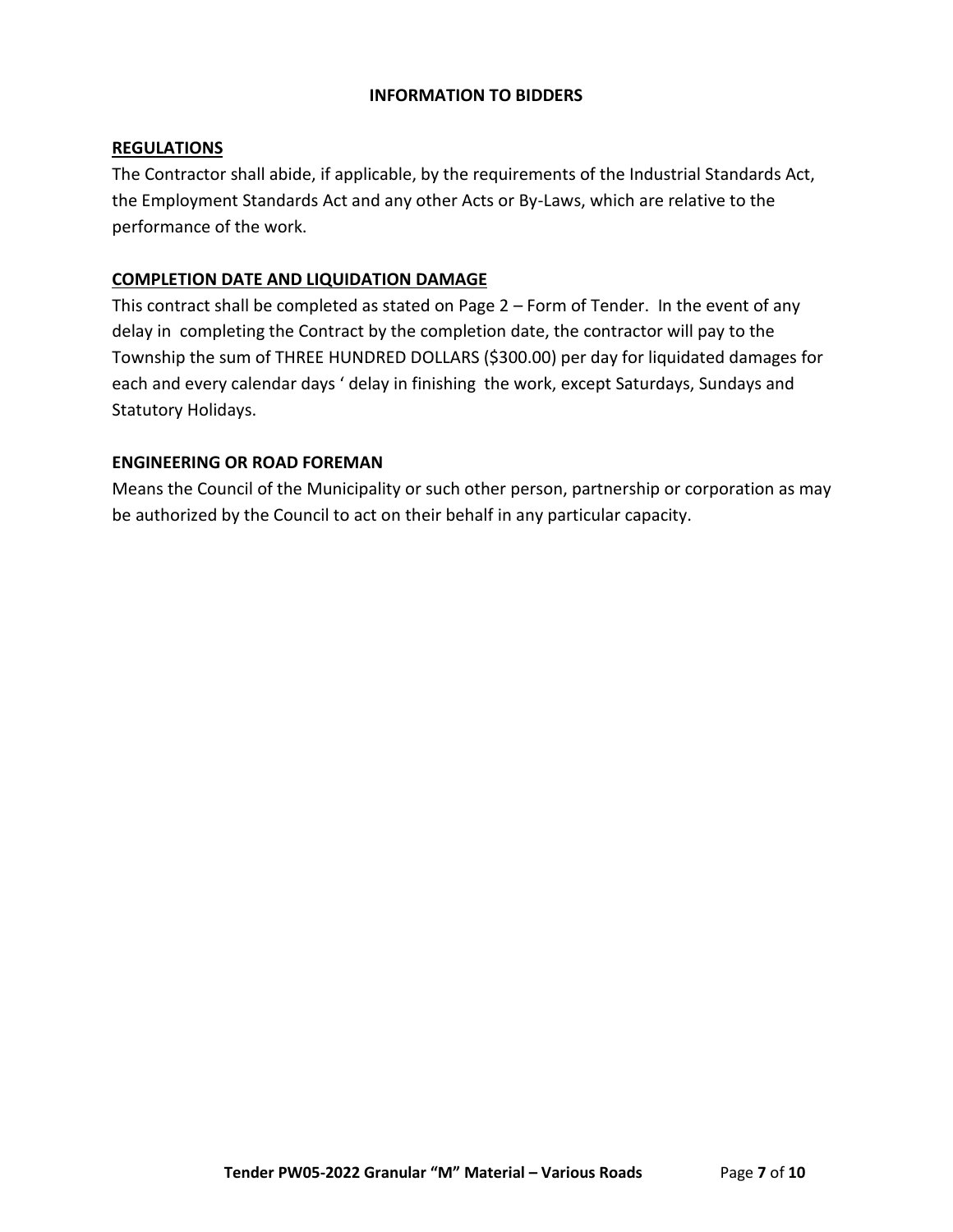# **DAMAGE BY VEHICLES AND OTHER EQUIPMENT**

If at any time, in the opinion of the Road Superintendent, damage is being done or is likely to be done to any highway or any improvement thereon by the Contractor's vehicle or other equipment whether licensed, the Contractor shall, on the direction of the Road Foreman and at the Contractor's own expense make changes in our substitutions for such vehicles or other equipment or shall alter loadings or shall in some other manner remove the cause of such damage to the satisfaction of the Road Superintendent.

#### **LOADING OF MOTOR VEHICLES**

Where a vehicle is hauling material for use on the work under the contract, in whole or in part upon a public highway and where motor vehicles registration is required for such vehicle, the contractor shall not cause or permit such vehicle to be loaded beyond the legal limit as specified in the Highway Traffic Act, whether such vehicle is registered in the name of the Contractor or otherwise.

#### **MOVEMENT OF TRAFFIC**

It will be necessary to make provisions for the movement of vehicular traffic at all times and the Contractor will be responsible for performing the work so that the least inconvenience is caused to traffic. The Township will be responsible for signing the various work locations.

## **SPECIFICATIONS FOR GRANULAR MATERIAL**

#### **DESCRIPTION**

This specification covers the Municipality's requirements for supplying, crushing as required, hauling, placing, spreading and shaping and stockpiling at specified municipal sites.

#### **MATERIALS**

Granular materials shall be of such quality that the petrographic number, as determined by petrographic analysis shall not be greater than 250 for 7/8" and 5/8" crushed granular materials, Type B, C & M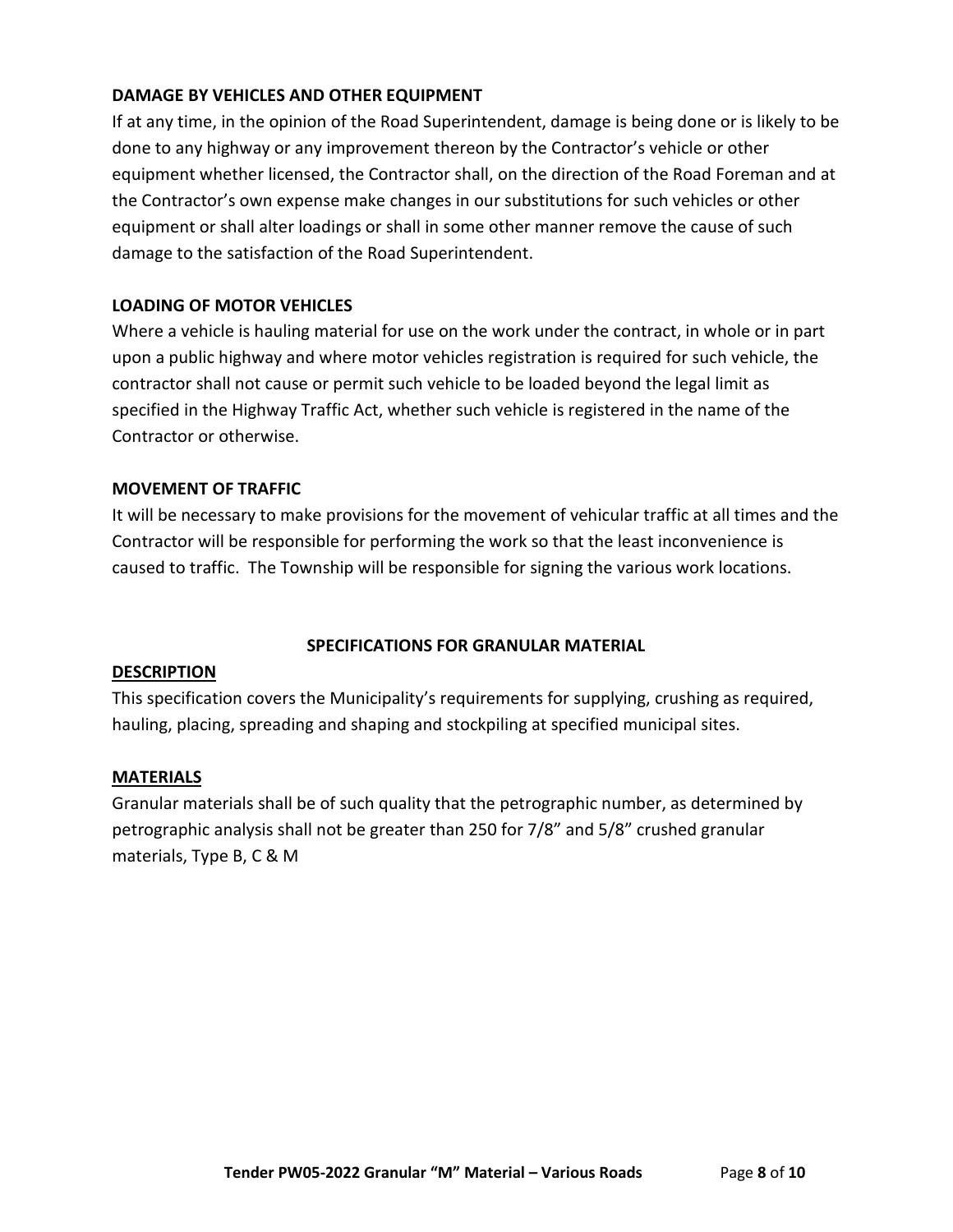#### **GRADATION REQUIREMENTS**

| <b>MTO Sieve</b> | <b>MTO Sieve</b> | Granular   | Granular   | Granular | Granular   | Select Subgrade |
|------------------|------------------|------------|------------|----------|------------|-----------------|
| Designation      | Designation      | A          | B          | В        | м          | Material        |
|                  |                  |            | Type I     | Type II  | 5/8"       |                 |
|                  |                  |            |            |          |            |                 |
|                  |                  |            |            |          |            |                 |
| 6"               | 150 mm           | N/A        | 100        | 100      | N/A        | 100             |
| 11/2"            | 37.5 mm          | N/A        | N/A        | N/A      | N/A        | N/A<br>N/A      |
| 1"               | 26.5 mm          |            | 100        | 50-100   | $50 - 100$ | N/A<br>50-100   |
| 3/4"             | 19 mm            | 85-100     | N/A        | N/A      | 100        | N/A             |
|                  |                  | 87-100*    |            |          |            |                 |
| 5/8"             | 16 mm            |            | N/A        | N/A      | 95-100     | N/A             |
| 1/2"             | 13.2 mm          | 75-95*     | 65-90      | N/A      | N/A        | N/A<br>75-95    |
| 3/8"             | 9.5 mm           | 50-73      | N/A        | N/A      | 55-80      | N/A             |
|                  |                  | 60-83*     |            |          |            |                 |
| #4               | 4.75 mm          | 40-60*     | $35 - 55$  | 20-100   | 20-55      | 35-55 20-100    |
| #16              | $1.18$ mm        | 40-60*     | 15-40      | 10-100   | 10-40      | 15-40 10-100    |
| #50              | 300 mm           | $5 - 22$   | $2 - 65$   | $5 - 22$ | $5 - 22$   | $5 - 95$        |
| #100             | 150 mm           | N/A        | N/A        | N/A      | N/A        | $2 - 65$        |
| #200             | 75 mm            | $2 - 8$    | $0 - 8$    | $0 - 10$ | $2 - 8$    | $0 - 25$        |
|                  |                  | $2 - 10**$ | $0 - 10**$ |          | $2 - 10**$ |                 |
|                  |                  |            |            |          |            |                 |

#### **PERCENTAGE PASSING BY MASS**

• \*\*Where the aggregate is obtained from a quarry or slag source

#### SPECIAL PROVISION NO. 399S16

# **TABLE IIC GRANULAR M – GRADATION REQUIREMENTS LESS THAN FOUR SUBLOTS**

| M.T.O.             | <b>Two Sublots</b>                | <b>Three Sublots</b> |  |
|--------------------|-----------------------------------|----------------------|--|
| <b>SIEVE</b>       | <b>MEAN &amp; Passing by Mass</b> |                      |  |
| <b>DESIGNATION</b> |                                   |                      |  |
| 19.0 mm            | 100                               | 100                  |  |
| 13.2 mm            | 73-97                             | 74-96                |  |
| $9.5 \text{ mm}$   | 53-82                             | 54-81                |  |
| 4.75 mm            | $33 - 57$                         | 34-56                |  |
| $1.18$ mm          | $13 - 42$                         | $14 - 41$            |  |
| 300 mm             | $3 - 24$                          | $4 - 23$             |  |
| 75 mm              | $1.5 - 8.5(1.5 - 10.5)$ **        | $2 - 8(2 - 10)**$    |  |

• \*\*Where the aggregate is obtained from a quarry or slag source